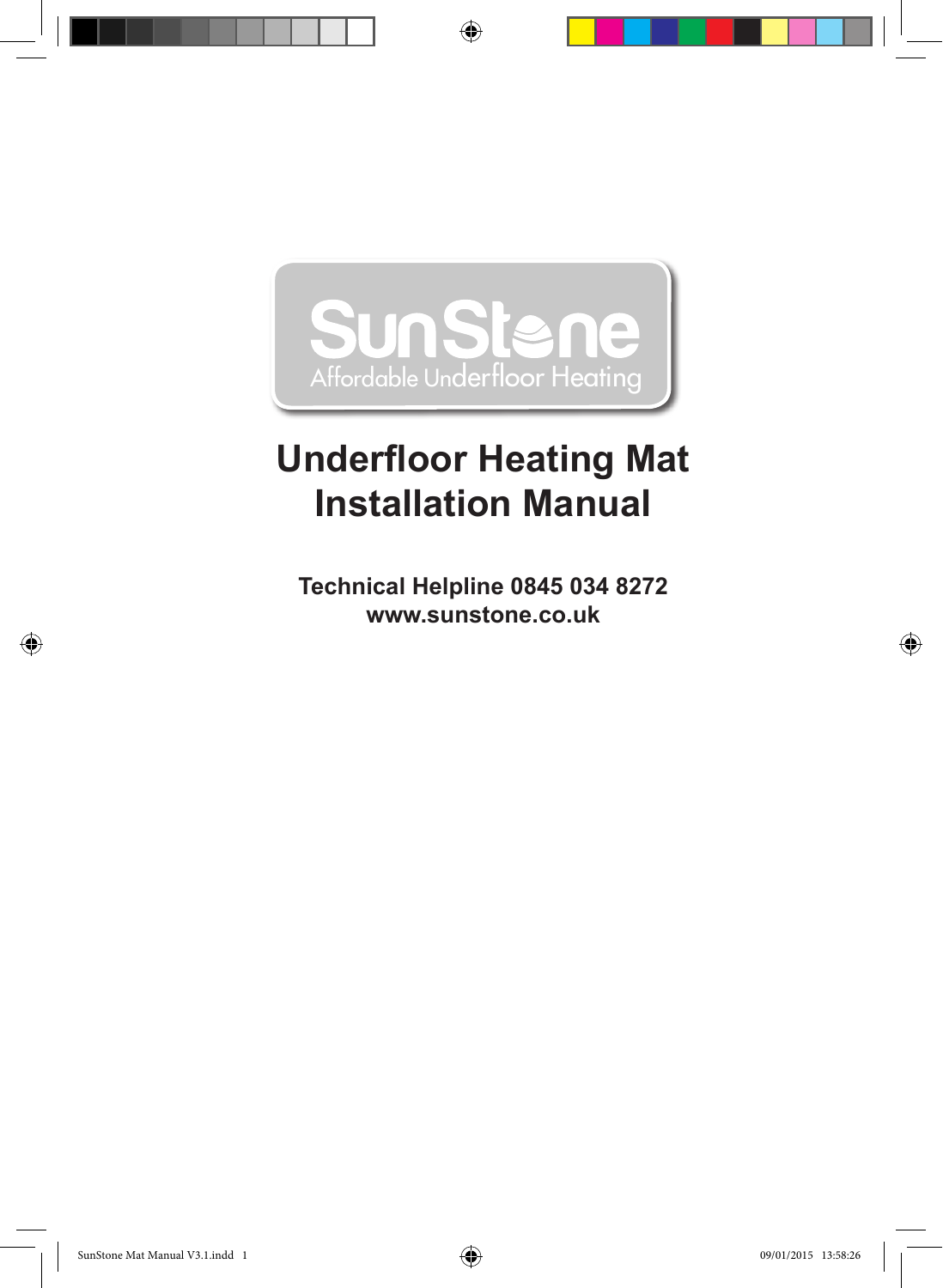### DO'S & DON'TS

#### ENSURE CORRECT MEASUREMENTS

Cut mats cannot be returned, so check that you have the correct room dimensions and heater size and quantities before starting on the installation.

### IMPORTANT NOTES

(To avoid damaging your new heating system)

#### DO NOT CUT THE HEATING WIRE

DO NOT shorten the heating wire

**DO NOT** overlap the heater with another heater or wire in case of overheating.

DO NOT run the sensor wire or power lead over or under the heating wire.

DO NOT connect mats in series, only in parallel.

DO NOT put built-in units or solid-based furniture on the heated floor areas.

**ALWAYS** test the system before, during and after installation.

**ALWAYS** ensure everyone involved in the installation or construction knows how to keep the system safe from damage.

**ALWAYS** keep an even spacing between heating elements.



plan the heater layout and installation so that any drilling after tiling (e.g. for fixing sanitary ware) will not damage the wiring.



use ceramic tile adhesives and grouts suitable for use with undertile heating (they must contain a flexible additive)



wait at least 10 days before switching the system on for the first time in order for the tile adhesive to dry.



ensure that the heating element including joints are completely embedded within adhesive.

### ENSURE YOU HAVE THE NECESSARY TOOLS

- Thermostat with floor sensor
- RCD: required as part of all installations
- Multi-meter: for testing the resistance of mats
- Electrical trunking/conduit for housing the unheated power leads
- Electrical housing, back boxes & junction boxes; back box for the thermostat must be at least 35mm deep
- Permanent marker & measuring tape
- Pair of small utility scissors for cutting the fibreglass mesh
- Tape (to secure floor sensor and loose wire)



ever cut or shorten the heating wire at any time



**X**

allow traffic over an installed mat. This is when damage is most likely to occur.



**X**

**X**

store tiles or other sharp or heavy objects on the mats while tiling.

attempt to install the heating up walls or up a set of stairs.

install heating mats under permanent fixtures.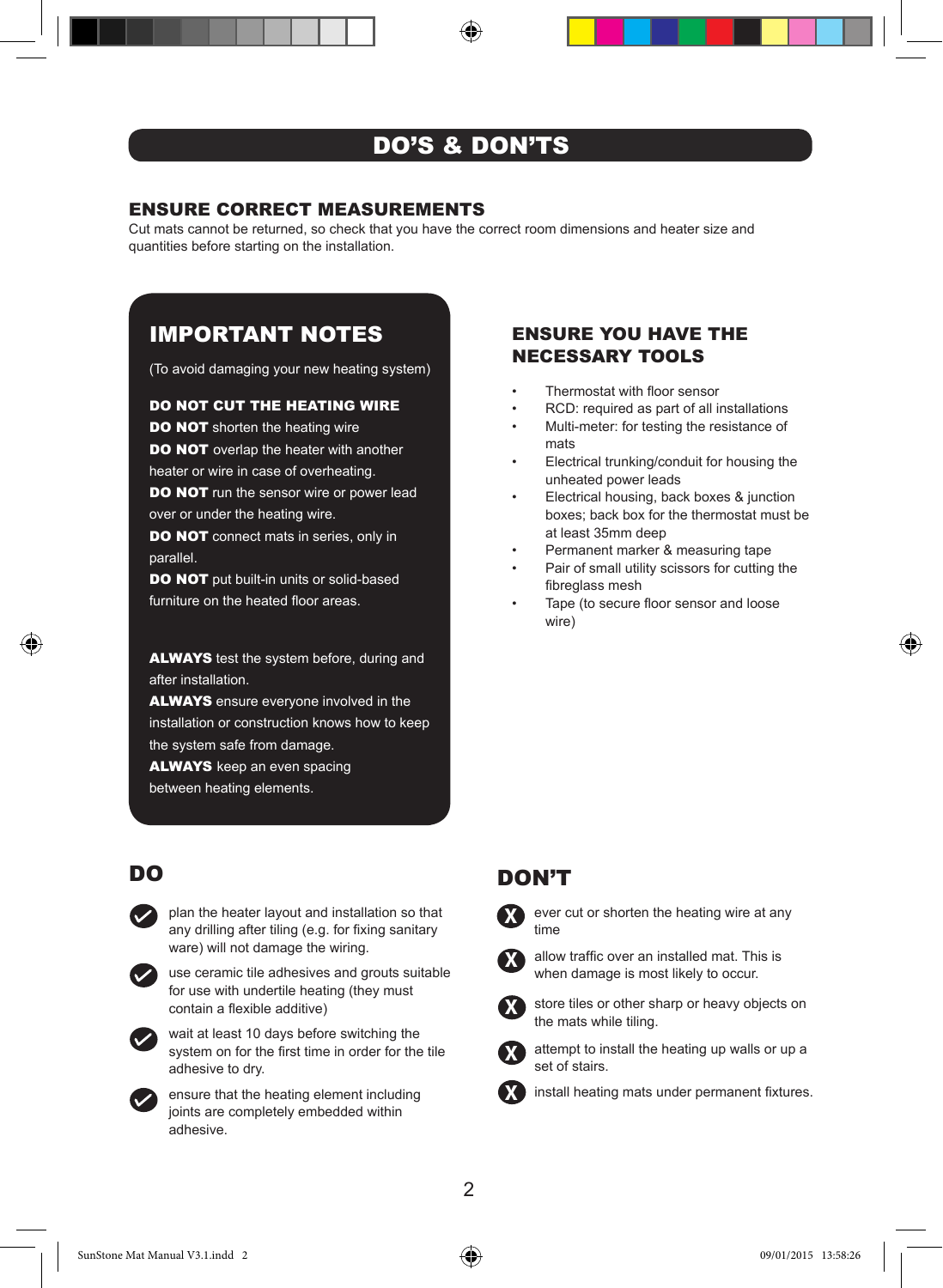### BEFORE INSTALLATION

#### **Choice of floor covering**

The SunStone system has been designed primarily for use with stone or tile floors. If you are considering using any other type of floor covering, such as carpet or wood laminate, please contact our customer services helpline for more information before starting your installation.

#### **Electrical Installation: a job for the professionals**

As with all electrical projects governed by Part P regulations, all mains electrical connections must be undertaken by a certified electrician. All work must conform to BS 7671:2008, the current IEE Wiring Regulations.

#### **Installing an RCD**

The SunStone undertile heating system must be wired via an RCD. You must install a dedicated RCD if one is not already present. You may wish to use a fused spur/RCD. No more than 4.8kW of heating may be connected to a single 30 milliamp RCD.

NOTE: It is possible to run the heater(s) from an existing circuit. Consult with an electrician to determine whether or not the circuit can handle the load and if it is RCD protected.

#### **Testing of the Heater**

One of the most important steps to be taken when installing the heating system is the testing process. The system should be tested before, during and after its installation:

**Before:** Using a multi-meter, check the resistance of each mat prior to installation to ensure that it has not been damaged whilst in transit to the installation site. Make a note of the mat resistances in the table located on page 6 of this manual.

**During:** Test the resistance of each mat again once they have been secured to the subfloor to maintain that no damage occurred during installation.

**After:** Test again after the floor covering has been laid to ensure that no damage has been done during the setting of the tiles.

#### **IMPORTANT!**

**If at any point during the installation you are unsure of your next step, please call the helpline on 0845 034 8272.**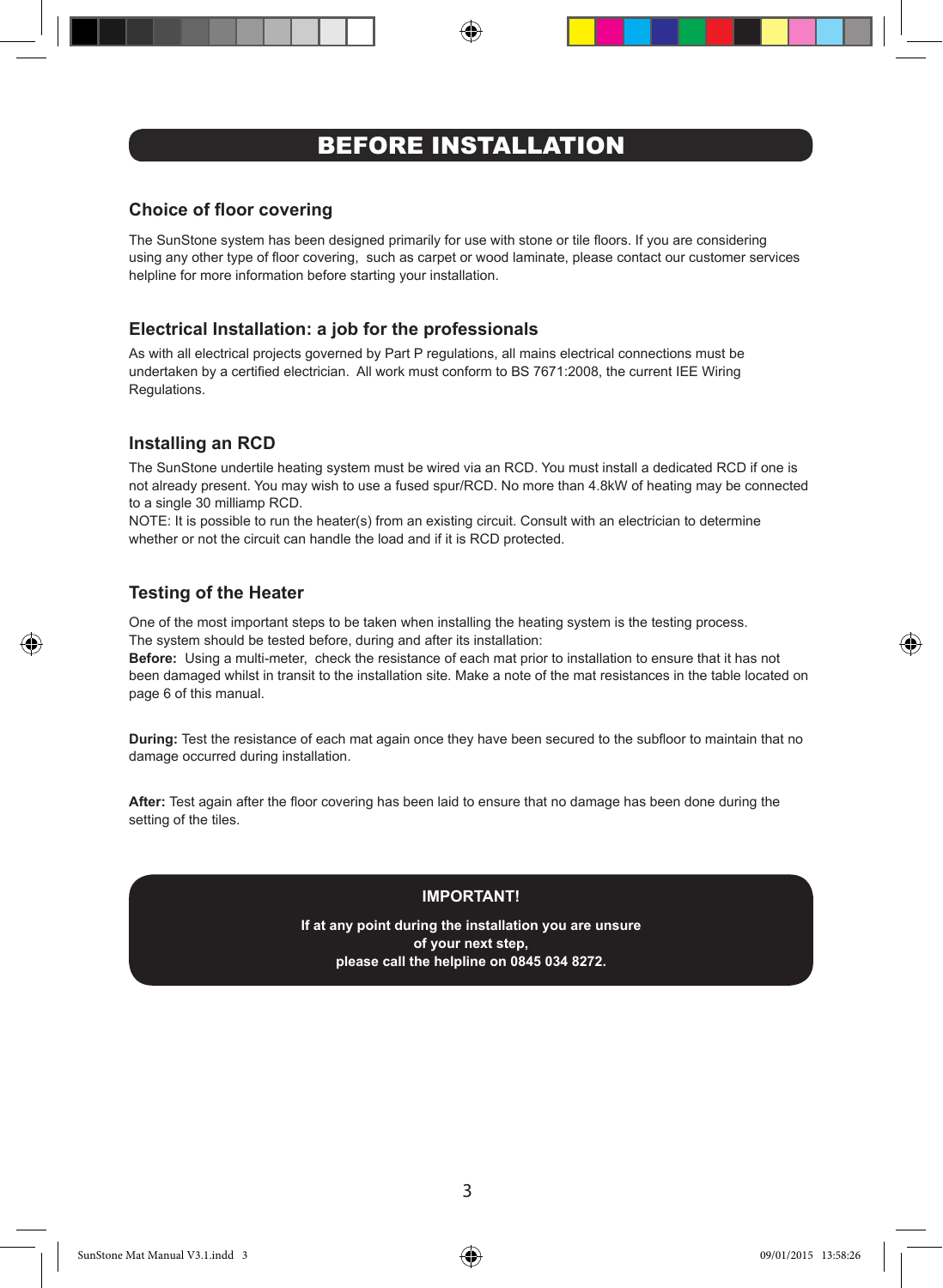### TECHNICAL INFORMATION

### The SunStone Heating Mat

- A Heating Element
- B Fibreglass mesh
- C Double-sided tape
- D Factory-made joint
- E Power lead (3-core)
- F Termination joint
- G Floor sensor (included with thermostat)



#### **Floor Sensor:**

**For the thermostat and heating system to work properly, installation must be correct.** Before embedding in adhesive, position the sensor at least 150mm into the heated area, exactly between two runs of heating element. Keep the sensor tip away from drafts, sunlight, radiators, hot water pipes or other sources of heat fluctuations.

#### SYSTEM COMPONENTS

#### **The Heating Element**

The heating element is constructed of PVC insulation and a metallic earth braid surrounding two heating wires. The element is attached to the fibreglass mesh (B) using a double-sided (C) and is spaced so as to give an even heat throughout the covered area. The heating element is terminated at one end with a 3m power lead (E) which supplies power to the element via the thermostat. The factory made joint (D) which connects the two must be installed under the tiles. It may be necessary to cut a small groove in the subfloor to allow for the extra thickness of the power lead.

#### **Separating the Heating Element from the Fibreglass Mesh**

In almost all installations, it will be necessary to separate the heating element from the mesh in order to fit the mat into an irregularly shaped area.

This is most easily done using a small pair of scissors, not a utility knife. When cutting the mesh, it is crucial that the element is not nicked, cut or damaged in any way. If you believe you have cut the wire, call the helpline immediately.

#### **Floor sensor**

Proper installation of the floor sensor (G) is critical if the thermostat and floor warming system is to work properly.

The sensor, which is embedded in the adhesive, should be installed centrally between two runs of heating element and should extend a minimum of 150mm into the heated area. It is best to avoid placing the tip of the sensor in areas prone to heat fluctuations due to drafts, sunlight, radiators or hot water pipes. You may wish to cut a groove in the floor to accept the sensor cable and tip in order to keep them at the same height as the heating element.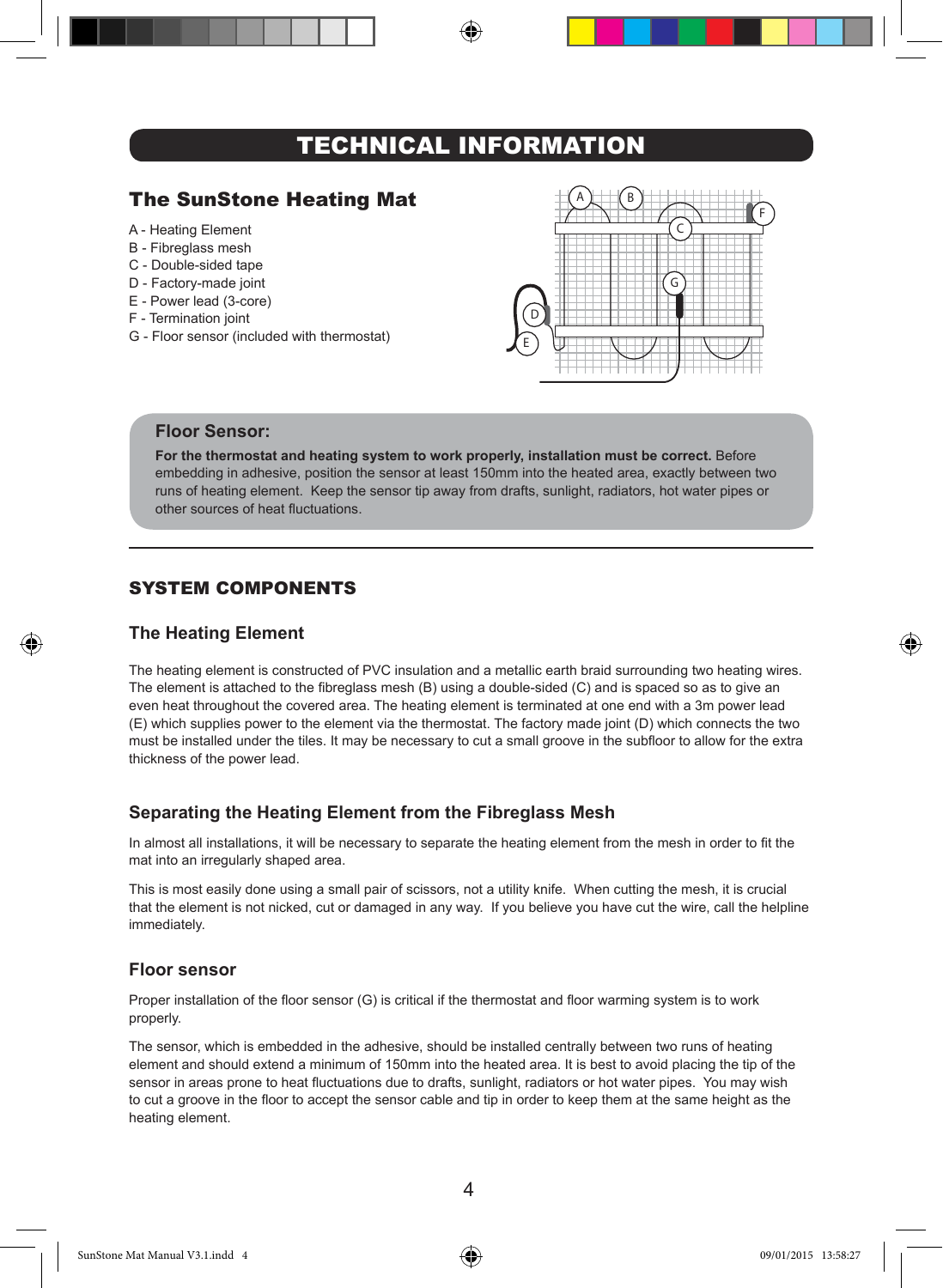## TECHNICAL INFORMATION CONT'D

 $\bigoplus$ 

#### **150W/m2 Undertile Heater**

| Model             | <b>Dimensions</b>   | <b>Area Covered</b> | Wattage @<br><b>230Vac</b> | Amperage @<br><b>230Vac</b> |
|-------------------|---------------------|---------------------|----------------------------|-----------------------------|
| SSMat 1.0         | $0.5 \times 2.0$ m  | $1.0$ sqm           | 150 W                      | 0.7A                        |
| SSMat 1.5         | $0.5 \times 3.0$ m  | 1.5 <sub>sgm</sub>  | 225 W                      | 1.0A                        |
| SSMat 2.0         | $0.5 \times 4.0$ m  | 2.0sqm              | 300 W                      | 1.3A                        |
| SSMat 2.5         | $0.5 \times 5.0$ m  | $2.5$ sqm           | 375 W                      | 1.6A                        |
| SSMat 3.0         | $0.5 \times 6.0$ m  | 3.0sqm              | 450 W                      | 2.0A                        |
| SSMat 3.5         | $0.5 \times 7.0$ m  | 3.5 <sub>sgm</sub>  | 525 W                      | 2.3A                        |
| SSMat 4.0         | $0.5 \times 8.0$ m  | 4.0sqm              | 600 W                      | 2.6A                        |
| SSMat 4.5         | $0.5 \times 9.0$ m  | 4.5sgm              | 675W                       | 2.9A                        |
| SSMat 5.0         | $0.5 \times 10.0$ m | 5.0sqm              | 750 W                      | 3.3A                        |
| SSMat 6.0         | $0.5 \times 12.0$ m | 6.0sqm              | 900 W                      | 3.9A                        |
| SSMat 7.0         | $0.5 \times 14.0$ m | 7.0sgm              | 1050 W                     | 4.6A                        |
| SSMat 8.0         | $0.5 \times 16.0$ m | 8.0sqm              | 1200 W                     | 5.2A                        |
| SSMat 9.0         | $0.5 \times 18.0$ m | 9.0sgm              | 1350 W                     | 5.9A                        |
| <b>SSMat 10.0</b> | $0.5 \times 20.0$ m | $10.0$ sqm          | 1500 W                     | 6.5A                        |
| SSMat 12.0        | $0.5 \times 24.0$ m | $12.0$ sqm          | 1800 W                     | 7.8 A                       |
| <b>SSMat 15.0</b> | $0.5 \times 30.0$ m | $15.0$ sqm          | 2250 W                     | 9.8 A                       |

#### **200W/m2 Undertile Heater**

| Model         | <b>Dimensions</b>   | <b>Area Covered</b> | Wattage @<br><b>230Vac</b> | Amperage @<br><b>230Vac</b> |
|---------------|---------------------|---------------------|----------------------------|-----------------------------|
| $2-SSMat 10$  | $0.5 \times 2.0$ m  | $1.0$ sqm           | 200 W                      | 0.9A                        |
| 2-SSMat 1.5   | $0.5 \times 3.0$ m  | $1.5$ sqm           | 300 W                      | 1.3A                        |
| 2-SSMat 2.0   | $0.5 \times 4.0$ m  | $2.0$ sqm           | 400 W                      | 1.7A                        |
| 2-SSMat 2.5   | $0.5 \times 5.0$ m  | $2.5$ sqm           | 500 W                      | 2.2A                        |
| 2-SSMat 3.0   | $0.5 \times 6.0$ m  | 3.0 <sub>sgm</sub>  | 600 W                      | 2.6A                        |
| 2-SSMat 3.5   | $0.5 \times 7.0$ m  | 3.5 <sub>sgm</sub>  | 700 W                      | 3.0A                        |
| 2-SSMat 4.0   | $0.5 \times 8.0$ m  | 4.0sqm              | 800 W                      | 3.5A                        |
| 2-SSMat 4.5   | $0.5 \times 9.0$ m  | 4.5sqm              | 900 W                      | 3.9A                        |
| $2-SSMat 5.0$ | $0.5 \times 10.0$ m | 5.0sqm              | 1000 W                     | 4.3A                        |
| $2-SSMat 6.0$ | $0.5 \times 12.0$ m | 6.0sqm              | 1200 W                     | 5.2A                        |
| 2-SSMat 7.0   | $0.5 \times 14.0$ m | 7.0sqm              | 1400 W                     | 6.1 A                       |
| 2-SSMat 8.0   | $0.5 \times 16.0$ m | 8.0sqm              | 1600 W                     | 7.0A                        |
| 2-SSMat 9.0   | $0.5 \times 18.0$ m | 9.0sqm              | 1800 W                     | 7.8 A                       |
| 2-SSMat 10.0  | $0.5 \times 20.0$ m | $10.0$ sqm          | 2000 W                     | 8.7 A                       |
| 2-SSMat 15.0  | $0.5 \times 30.0$ m | $15.0$ sqm          | 3000 W                     | 13.0A                       |

5

◈

⊕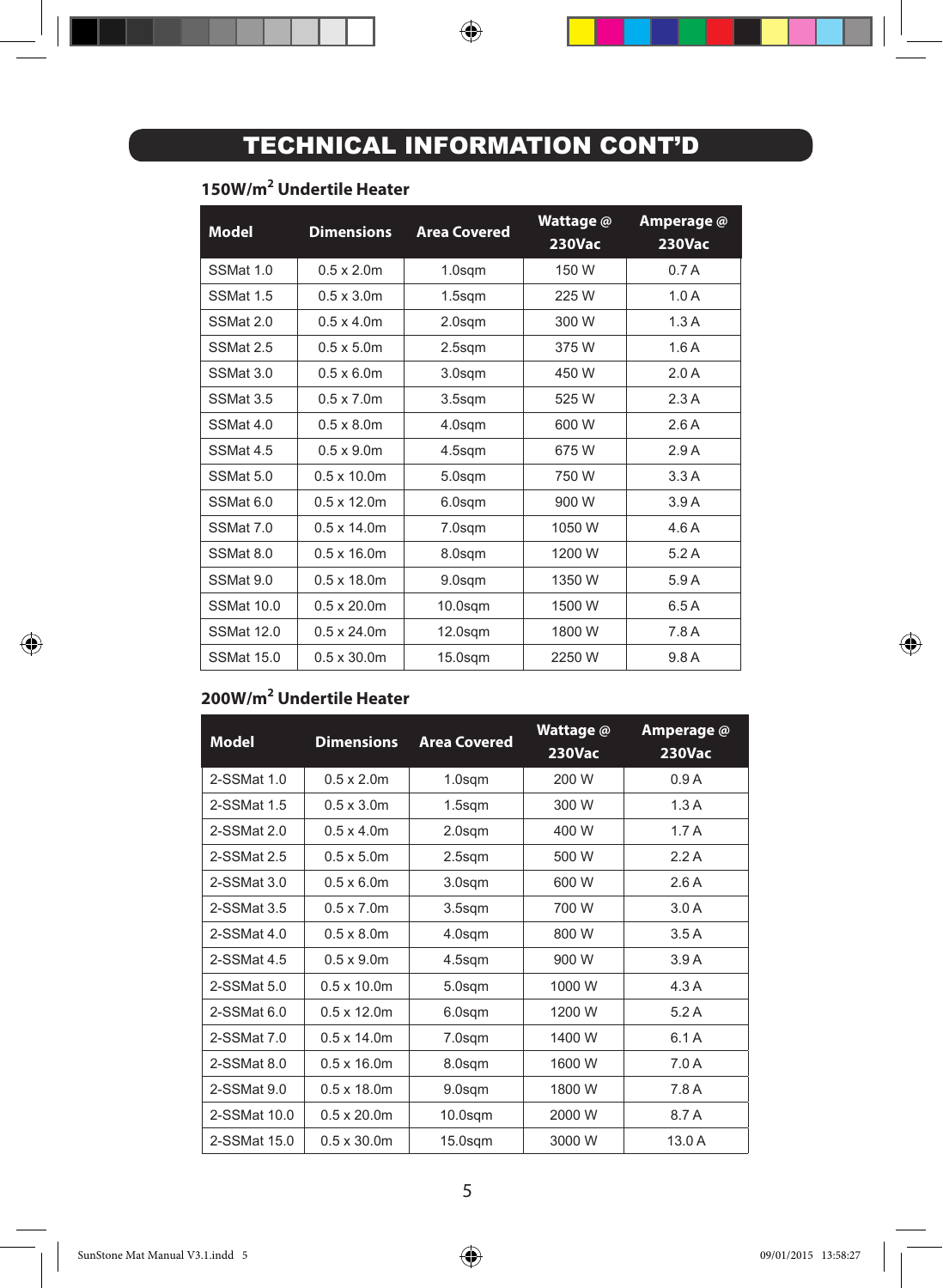### TESTING YOUR HEATING SYSTEM

**We recommend that you test your heating system at least three times during the installation process to ensure that you do not install a damaged heating mat:**

- **before installation**
- **during the mat fixing process**
- **immediately prior to tiling**

#### **Testing with a multi-meter:**

The resistance (ohms) of each mat should be measured from the live (brown) wire to the neutral (blue) wire. We recommend the use of a digital multi-meter set to a range of 0-20k ohms for testing.

Please note that due to the high resistance of the wire, it may not be possible to get a continuity reading from a mat and as such, continuity testers are not recommended. Take a moment to note the readings you get from the multi-meter in the table below. The readings should be +/- 5% of these measurements. Also test for resistance between Earth and Live/Neutral. The result of this test should be negative. If you get a reading, then the heater is damaged and must be replaced. Call the technical helpline on 0845 034 8272.

| 150W/m <sup>2</sup> Undetile Heater |                  |  |
|-------------------------------------|------------------|--|
| 1 sqm mat                           | 352.7 ohms       |  |
| 1.5 sqm mat                         | 235.1 ohms       |  |
| 2 sqm mat                           | 176.3 ohms       |  |
| 2.5 sqm mat                         | 141.1 ohms       |  |
| 3 sqm mat                           | 117.6 ohms       |  |
| 3.5 sqm mat                         | 100.8 ohms       |  |
| 4 sqm mat                           | 88.2 ohms        |  |
| 4.5 sqm mat                         | <b>78.4 ohms</b> |  |
| 5 sqm mat                           | 70.5 ohms        |  |
| 6 sqm mat                           | 58.8 ohms        |  |
| 7 sqm mat                           | 50.4 ohms        |  |
| 8 sqm mat                           | 44.1 ohms        |  |
| 9 sqm mat                           | 39.2 ohms        |  |
| 10 sqm mat                          | 35.3 ohms        |  |
| 12 sqm mat                          | 29.4 ohms        |  |
| 15 sqm mat                          | 23.5 ohms        |  |

| 200W/m <sup>2</sup> Undertile Heater |            |  |  |
|--------------------------------------|------------|--|--|
| 1 sqm mat                            | 264.5 ohms |  |  |
| 1.5 sqm mat                          | 176.3 ohms |  |  |
| 2 sqm mat                            | 132.3 ohms |  |  |
| 2.5 sqm mat                          | 105.8 ohms |  |  |
| 3 sqm mat                            | 88.2 ohms  |  |  |
| 3.5 sqm mat                          | 75.6 ohms  |  |  |
| 4 sqm mat                            | 66.1 ohms  |  |  |
| 4.5 sqm mat                          | 58.8 ohms  |  |  |
| 5 sqm mat                            | 52.9 ohms  |  |  |
| 6 sqm mat                            | 44.1 ohms  |  |  |
| 7 sqm mat                            | 37.8 ohms  |  |  |
| 8 sqm mat                            | 33.1 ohms  |  |  |
| 9 sqm mat                            | 29.4 ohms  |  |  |
| 10 sqm mat                           | 26.5 ohms  |  |  |
| 15 sqm mat                           | 17.6 ohms  |  |  |

If at any time you do not get the proper readings or suspect that there is a problem, call the helpline immediately on 0845 034 8272.

| Mat no. | Mat Size "Proper" Reading Test 1 Reading Test 2 Reading Test 3 Reading |  |  |
|---------|------------------------------------------------------------------------|--|--|
|         |                                                                        |  |  |
|         |                                                                        |  |  |
|         |                                                                        |  |  |
|         |                                                                        |  |  |
|         |                                                                        |  |  |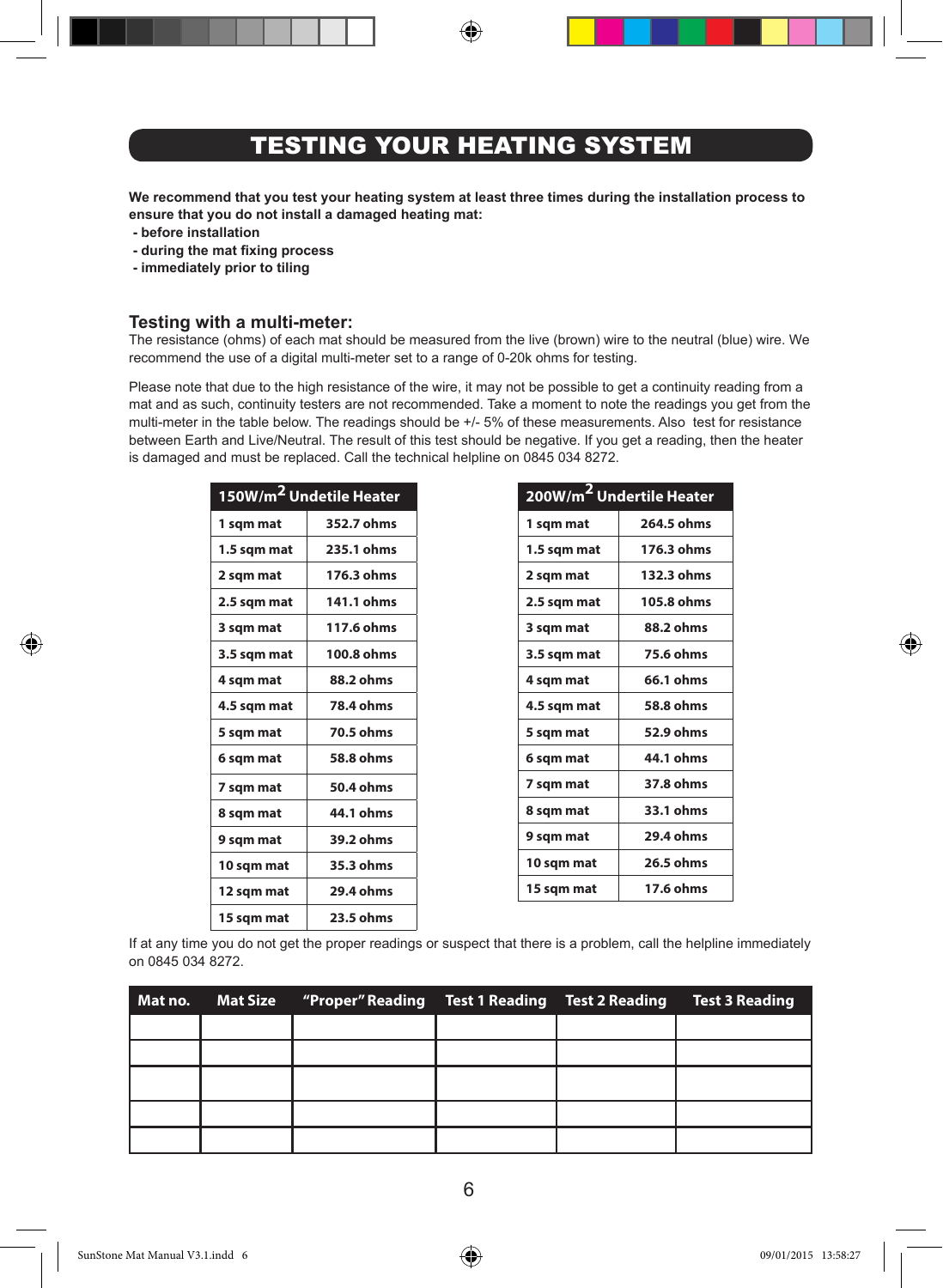### ELECTRICAL CONSIDERATIONS

#### **Install the RCD**

You must install a dedicated RCD if one is not already present. You may wish to use a fused spur/RCD. No more than 4.8kW of heating may be connected to a single 30 milliamp RCD.

**NOTE:** It is possible to run the heater(s) from an existing circuit. Consult with an electrician to determine whether or not the circuit can handle the load and if it is RCD protected.

#### **Install electrical boxes and trunking**

You will require a deep (35-40mm) back box for the thermostat. If you are installing more than two heaters, a junction box will also be required. The wiring from the heater to the thermostat should be chased into the wall and protected by conduit or plastic trunking.

#### **Connecting the thermostat**

The thermostat should be connected to the main electrical supply via a fuse or circuit breaker in accordance with wiring regulations. The thermostat should be installed within the room or area to be heated. In the case of bathroom installations where electrical regulations may prohibit the installation of the thermostat within the bathroom itself, the thermostat should be fitted to the outside of an internal wall of the bathroom, as close as possible to the heating power supply wires.

#### Wiring Overview



◈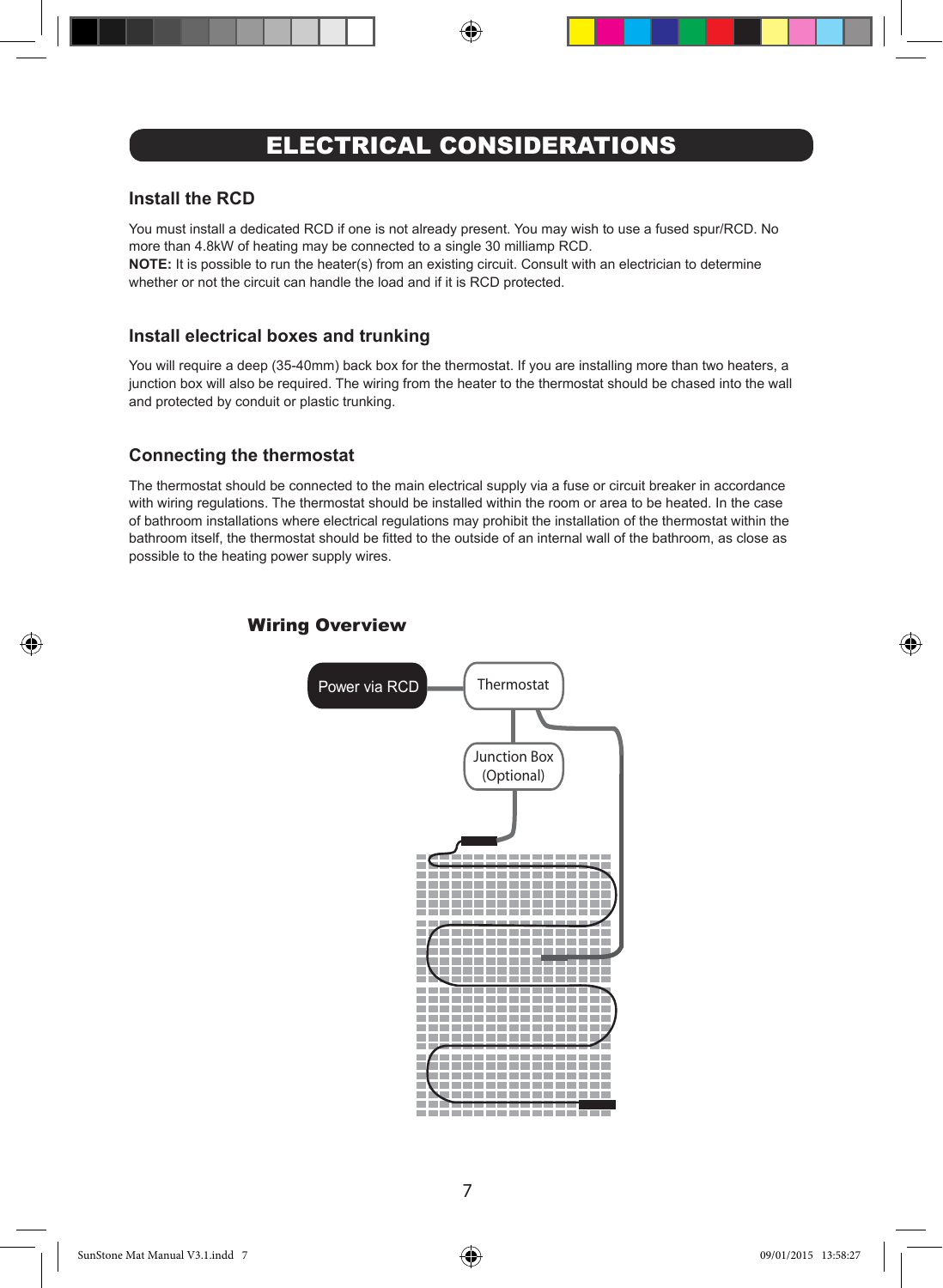### GETTING THE SUBFLOOR READY

#### Wooden Subfloors

Make sure that there is enough underfloor ventilation.

Secure existing floorboards and if need be, make them even first with a latex/cement self-levelling compound to give a flush fit for the subsequently applied WBP plywood or tile backer board.

Refer to BS 5385: Part 3, clause 14.4 regarding sealing the backs and edges of the plywood.

Fixing ply directly to joists will not always provide a sufficiently stable floor finish for accepting tiles; fitting tongue & groove flooring and then over-boarding with ply or tile backer board is recommended. A rigid base is essential.

The above recommendations apply to small areas as advised in clause 14.4 of BS 5385: Part 3.

#### Concrete Subfloors

For best results and ease of installation, the use of a "tile backer board" with cement-based facing, such as the Sunstone Insulation Board, is recommended. Fixing of the board should be as per the manufacturer's instructions.

After attaching the board to the subfloor, the undertile heating system may be laid directly on top of the board, and then tiled over. It is important to ensure that the tile adhesive and grout used are flexible and that the tile backer/building board has been fitted as per the manufacturer's instructions. High quality, cement-based adhesives with their flexible additives are most suitable.

If uncoated insulation boards have been specified, a thin layer of latex screed must be used to cover the boards. The use of a self-levelling layer (minimum 8mm) over the board will help to reduce the risk of lagging and overheating.

### INSTALLING THE MAT

#### 1. Make Indications on the Subfloor

Use a permanent marker to mark out the areas on the subfloor where units and fixtures will be located. Do not install the heating mat in any of these areas.

Next, mark the positions and planned route of the power lead cables as well as the position of the floor sensor. Indicate on the subfloor the locations where the mats will need to be flipped or turned or where loose wire (detached from mesh) will need to be laid.

Please refer to page 10 to see how mats can be modified to for various areas.

#### 2 Make References on the Mat

Mark the location of any cuts, flips or turns on the mat itself. Double-check once more that you have the proper number and size of mats for your area.

#### 3. Test the heating Mats

Perform a resistance test as shown on page 6 for each mat(s).

#### 4. Trial fit the mat(s)

Laying the mats out according to your plan. At this stage, it is still possible to make any last minute adjustments in the mat layout before securing them. Take care not to step on or kink the mat as this could fracture the wire and damage it.

#### 5. Fit the Mats

Beginning with the mat furthest from the thermostat location, secure the mats to the subfloor using the doublesided tape on the mat.

Any loose wires (wire cut away from mesh) should be no closer than 50mm from each other or from any other wires still attached to the mesh.

Once the mats are in place, check that there are no loose sections, paying close attention to the ends of the mats and any section which has been modified by flipping or turning.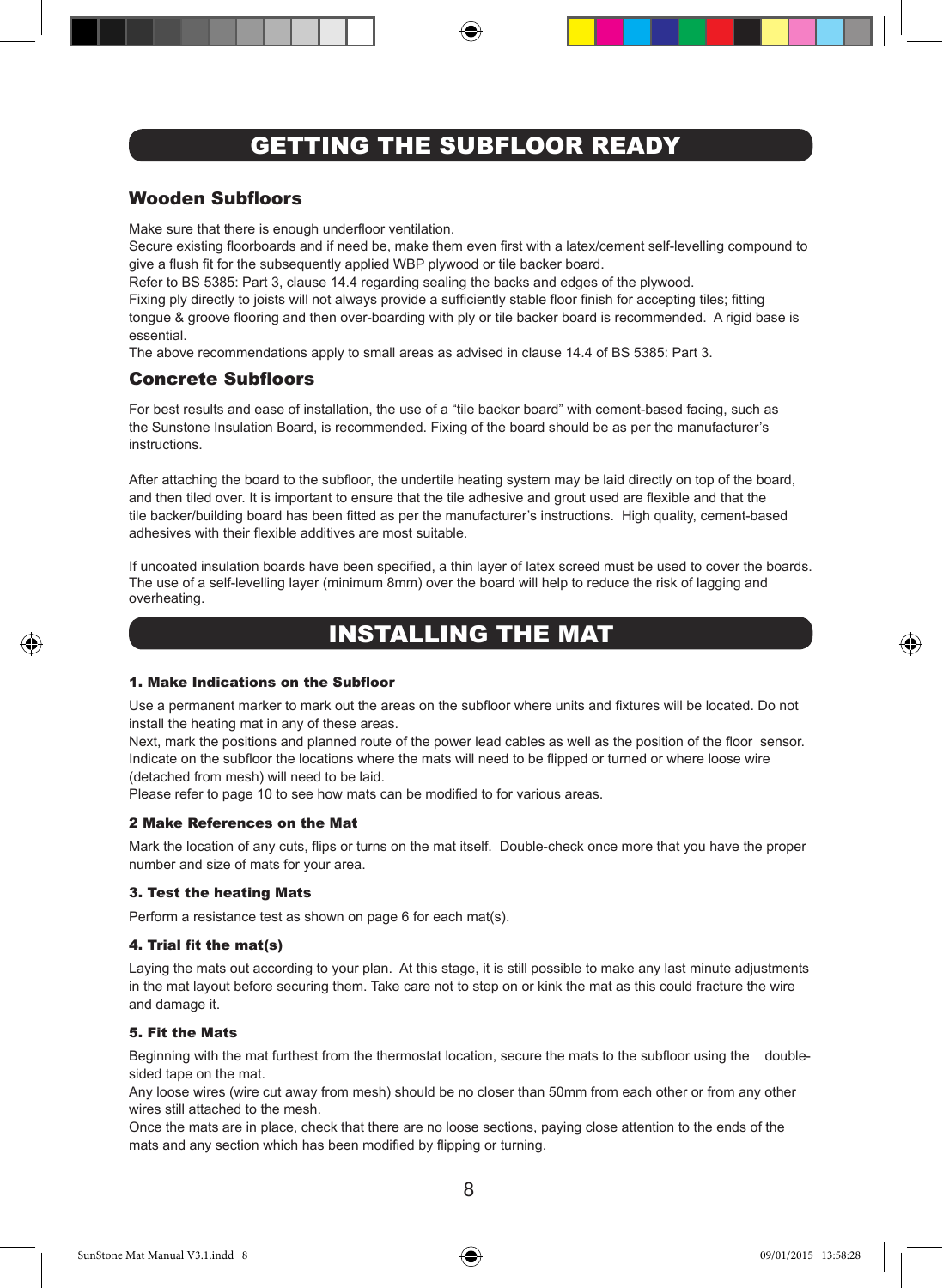### ELECTRICAL CONSIDERATIONS

#### 6. Install Floor Sensor

The floor sensor that comes with the thermostat should now be placed below the fibreglass mesh, centred between 2 heating elements. It should be secured in place using the double-sided tape. It is also wise at this point to check the resistance of the floor sensor using your multi-meter. You should get a reading of approximately 10,000 - 12,000 ohms, depending on the room temperature. You may need to change the setting on your meter in order to accommodate the higher readings. If you do not get a reading, your sensor may be damaged. If so, call the helpline to obtain a replacement.

NOTE: Do not cover the tip of the sensor with tape. Air pockets may result in incorrect temperature reading.

#### 7. Fit the Power Leads

Each mat is fitted with a single power lead for connecting the heating mat to the thermostat. In order to keep the power leads at the same height as the heating element, you may wish to cut or chisel a channel in the subfloor. Take care not to damage the heating element. Secure the leads in place using tape.

The power leads will go into the conduit or trunking that leads from the floor to the thermostat. The power leads may be shortened or extended as needed. However, you must not cut the factory made joint and you must make certain that the joint will be covered with both adhesive and tiles.

#### 8. Test the Heating Mats

Perform another resistance test on the mat(s) as shown on page 6.

NOTE: Ensure that all of the heating element including the joints are covered in adhesive and tiled over. Do not tape over the joints as this will create air pockets that can cause the heater to fail.

### LAYING TILES OVER THE HEATING MAT

When all your mats are installed and the power leads and floor sensor have been secured, it is time to begin laying your tiles.

#### Single-step method:

Apply a thick layer (5-10mm) of tile adhesive directly onto the heating mats. Lay the tiles directly onto the adhesive layer.

#### Dual-step method

1. Completely cover the heating mats with a smooth layer of flexible adhesive or latex self-levelling compound and allow to dry. Allow this level to dry; it will normally take 1 day per mm. 2. Apply a thin layer (3mm) of flexible adhesive and tile as normal.

#### Tips for choosing a method:

- It is easier to lay mosaic tiles using the dual-step method
- If this is your first installation, you may find it easier using the dual-step method
- If the floor will not be tiled straight away, it is better to use the dual-step method for protecting the wire
- The single-step method is more typically used by experienced installers of this heating system

#### Test the heating mats

Perform a final resistance test on the mat(s) as shown on page 6.

#### Waiting Period

You must allow the tile adhesive and any self-levelling used to set before powering-up the system. This can take 10 to 14 days depending on the amount of material used. Failure to wait the proper amount of time will result in damage to the system as well as cause the adhesive and grout to dry too quickly, thereby becoming brittle, leading to tiles lifting and/or cracking.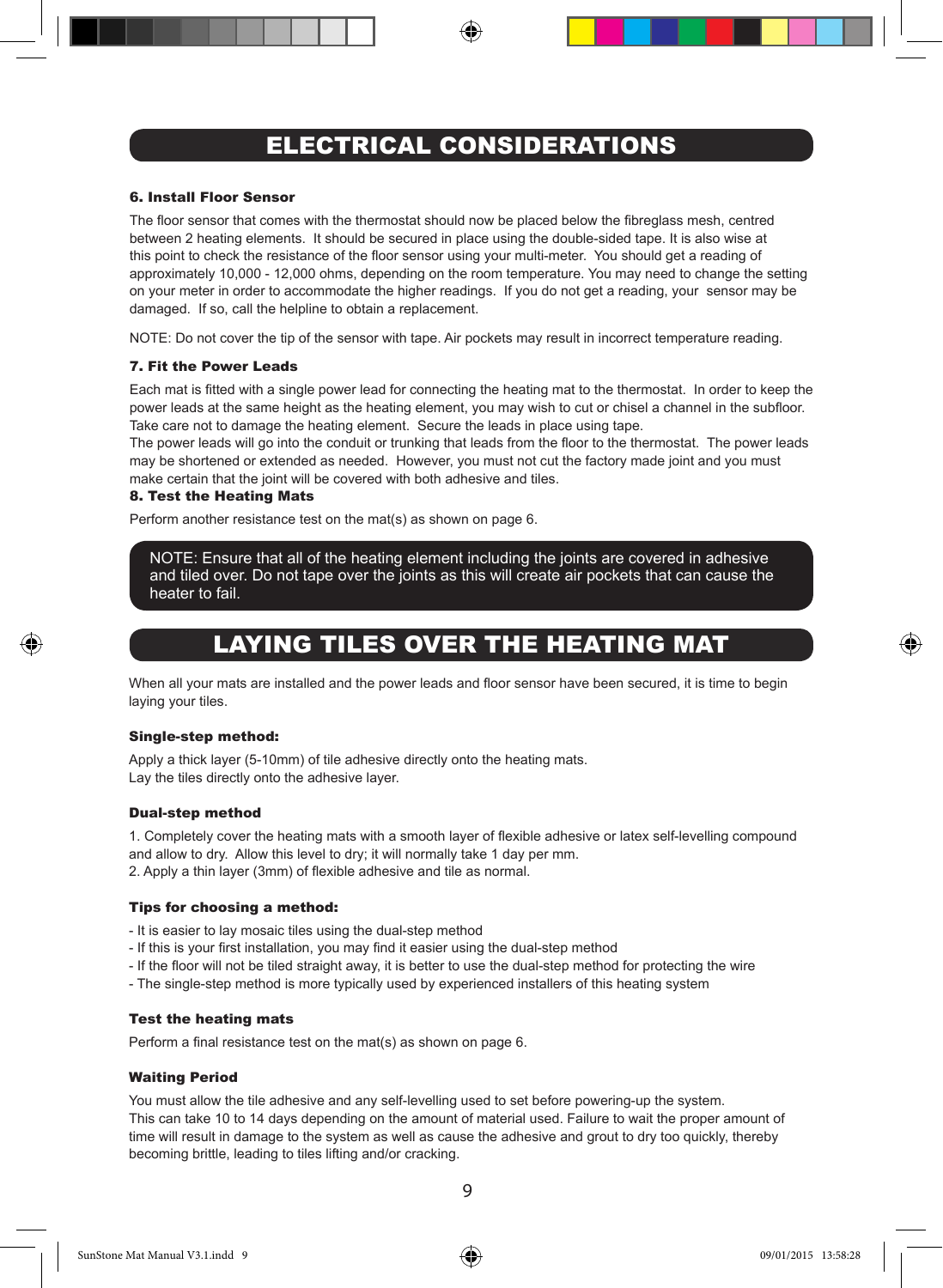### HOW TO TURN & FLIP YOUR MATTING SYSTEM

◈

The heating mats can be modified by cutting the fibreglass mesh (NOT THE WIRE) and either flipping or turning the mat as needed. Examples of turns and flips can be found below. It may not be necessary to completely remove the heating wire from the mesh in order to fit the system into small or odd-shaped areas. It is essential that care is taken during this process not to nick the wires with your scissors.



#### **Examples of mat modifications & room layouts:**

⊕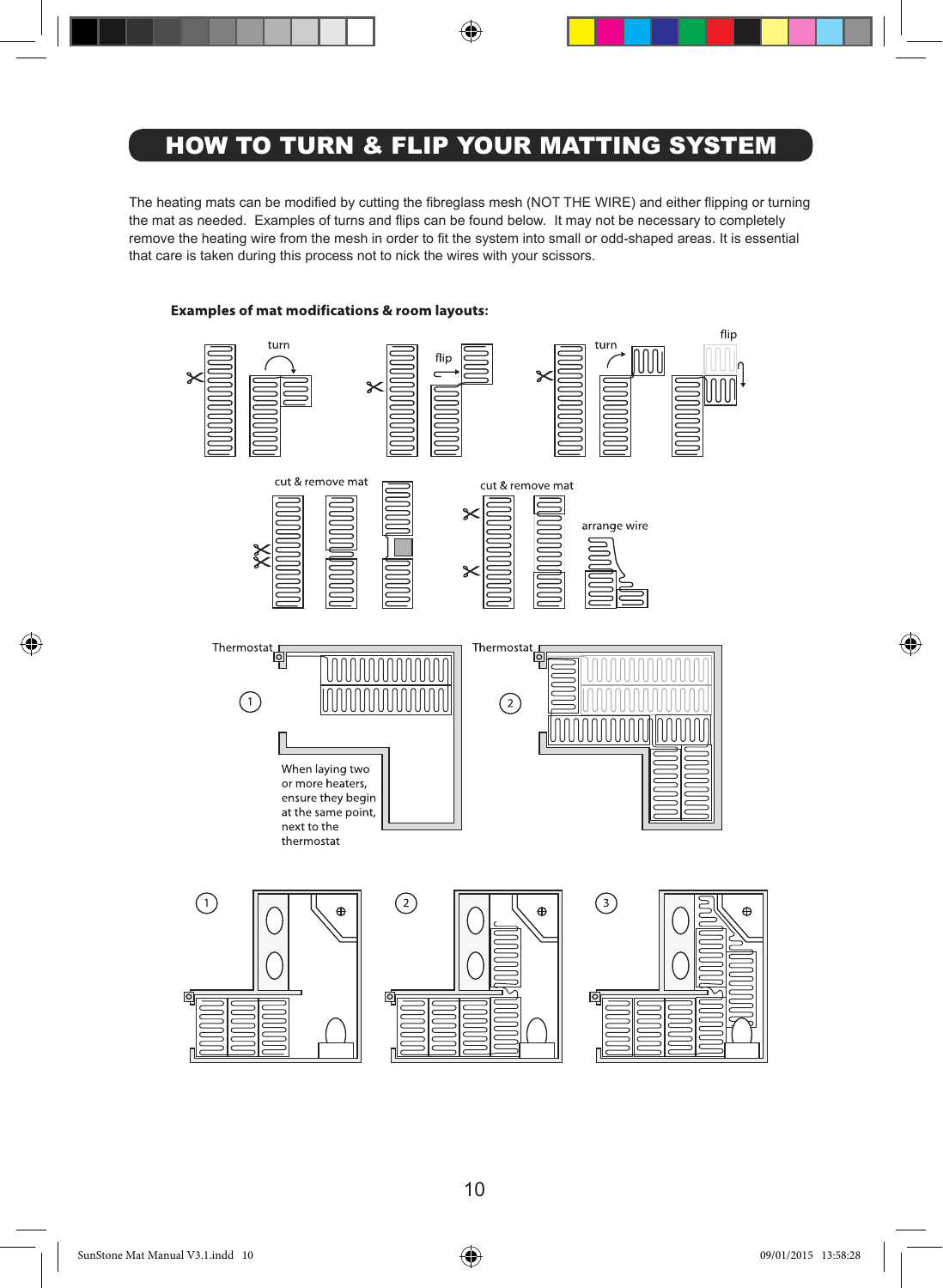### WARRANTY

This SunStone undertile heater is backed up by Warmup's team of engineers and is guaranteed against any fault caused by manufacturing defect for a period of 10 years from date of purchase. There is no other warranty, express or implied. No claim can be brought against the manufacturer or its agents for any consequential damages whatsoever. This warranty covers the cost of replacement or repair of the SunStone undertile heater only, subject to the discretion of the manufacturer.

This is the sole warranty, express or implied. The manufacturer or its agents cannot be held liable for any resultant damages. Send the completed form back to: SunStone Warranty, BCR House, 3 Bredbury Business Park, Stockport, SK62SN

Proof of purchase is needed in the event of a claim, so keep your invoice with this warranty

#### This warranty is subject to the following conditions:

- 1. To qualify for your 10-year warranty, please register your product by completing and returning the attached "Warranty Registration" form.
- 2. In the event of a claim, proof of purchase will be required, so keep your warranty with the installation manual.
- 3. The heater has been installed and used in full compliance with the installation manual.
- 4. The heater has been earthed and protected by the RCD at all times.
- 5. The heater is used in conjunction with a thermostat or control system approved by SunStone.
- 6. The warranty is returned to SunStone within 1 month of purchase of the heater(s).
- 7. If SunStone or its agents carry out diagnostic or remedial work as a result of a claim being made, and evidence of incorrect installation or usage of the heater becomes apparent, SunStone or its agents shall have the right to levy reasonable charges for the work undertaken by them.

| This warranty does not cover heater failure due to incorrect installation or tiling. Please check that the heater<br>is working (as laid out in the installation manual) prior to tiling.                                                                                                                                                                                 |                  |  |
|---------------------------------------------------------------------------------------------------------------------------------------------------------------------------------------------------------------------------------------------------------------------------------------------------------------------------------------------------------------------------|------------------|--|
| <b>Name</b>                                                                                                                                                                                                                                                                                                                                                               |                  |  |
| <b>Address</b>                                                                                                                                                                                                                                                                                                                                                            |                  |  |
| Postcode                                                                                                                                                                                                                                                                                                                                                                  | <b>Telephone</b> |  |
| Email                                                                                                                                                                                                                                                                                                                                                                     |                  |  |
| Installer                                                                                                                                                                                                                                                                                                                                                                 | Electrician      |  |
| Date of purchase                                                                                                                                                                                                                                                                                                                                                          |                  |  |
| Room the heating system is installed:                                                                                                                                                                                                                                                                                                                                     |                  |  |
| <b>Subfloor type</b> (Concrete/Wood/Tile Backer Boards etc):                                                                                                                                                                                                                                                                                                              |                  |  |
| I hereby confirm that I have read and understand the contents of the Installation Manual and that the heater has been installed as specified therein.<br>I acknowledge that no claim can be brought against the manufacturer or its agents for any consequential loss or damage whatsoever.<br>I confirm that the heater was working prior to the commencement of tiling. |                  |  |
| Signed:                                                                                                                                                                                                                                                                                                                                                                   | Date:            |  |

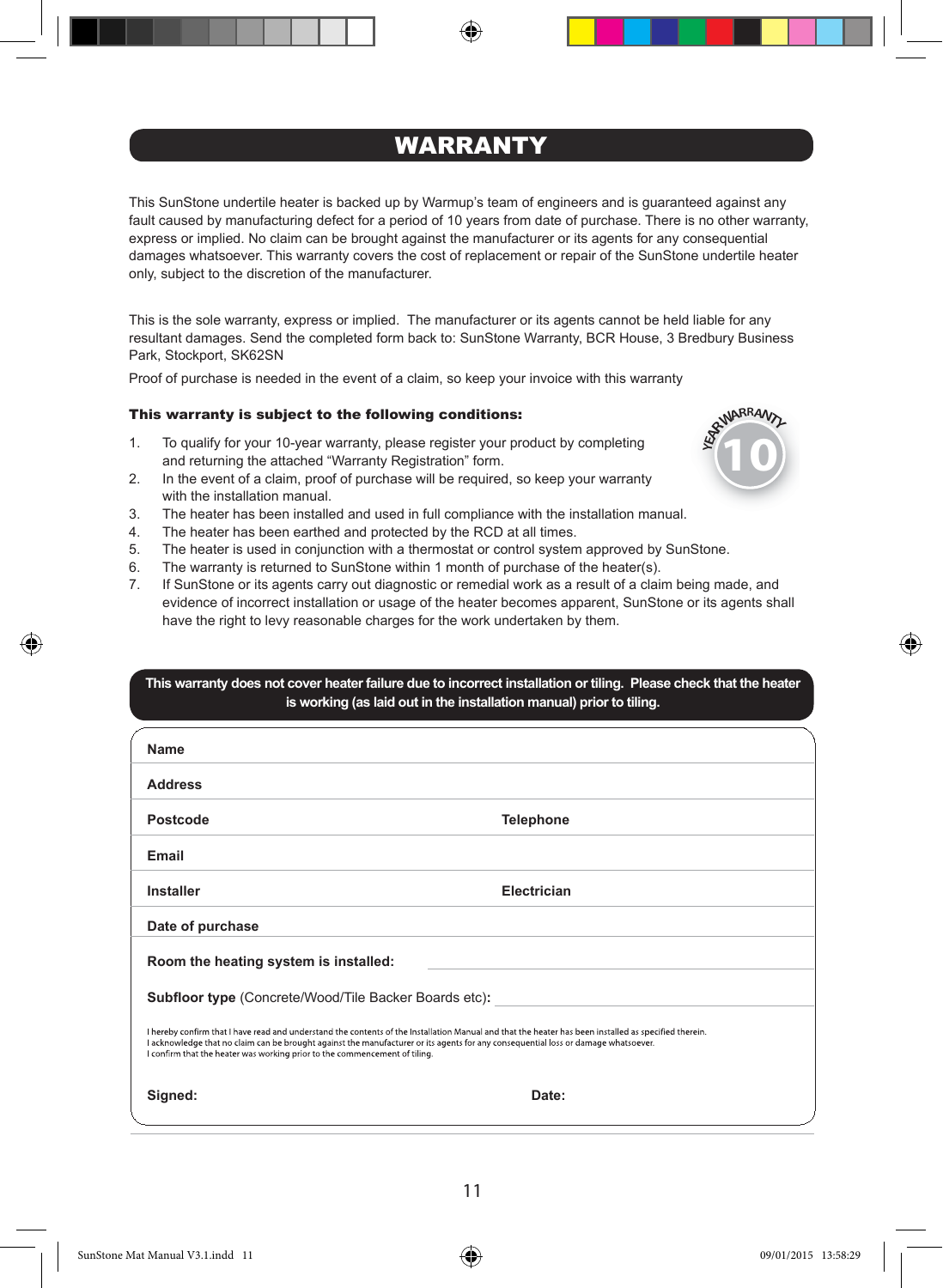

 $\bigoplus$ 

. .

 $\bigoplus$ 

$$
\bigcirc
$$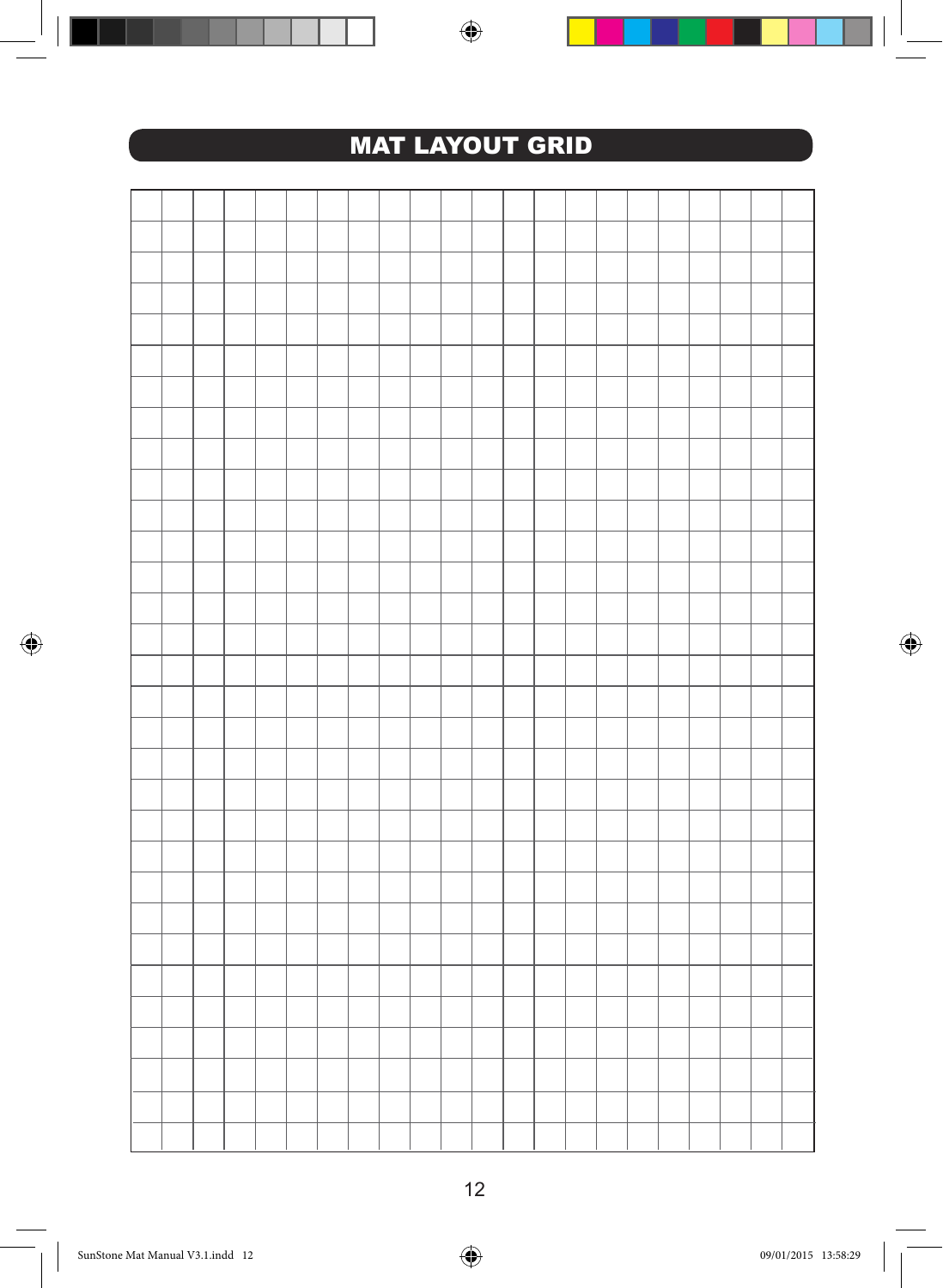### PROJECT SUMMARY

⊕

**Place this card in a visible spot close to the consumer unit.**

#### **Please Note:**

- 1. A 30mA RCD must be used in conjunction with the heating system.
- 2. Never cut or shorten the heating element
- 3. Ensure all parts of the heating element (including joints) are installed beneath the tiles.
- 4. For the guarantee to be valid, this form must be completed.
- 5. Check that the values match the ones in the instruction manual.
- 6. Draw a plan showing the layout of the heater

Heater Location

#### *Warning!*

- Risk of electric shock
- Electric wiring and heating panels
- contained below the floor.
- Do not penetrate with nails, screws, or similar devices.
- Do not restrict the thermal emission of the heated floor.

Resistance Value **Before Installation: \_\_\_\_\_\_\_\_\_\_\_\_\_ohms After Installation: \_\_\_\_\_\_\_\_\_\_\_\_\_ohms** Attach label with heater description here

| Date |
|------|
|      |

Electrician's Part P registration no. Company stamp/name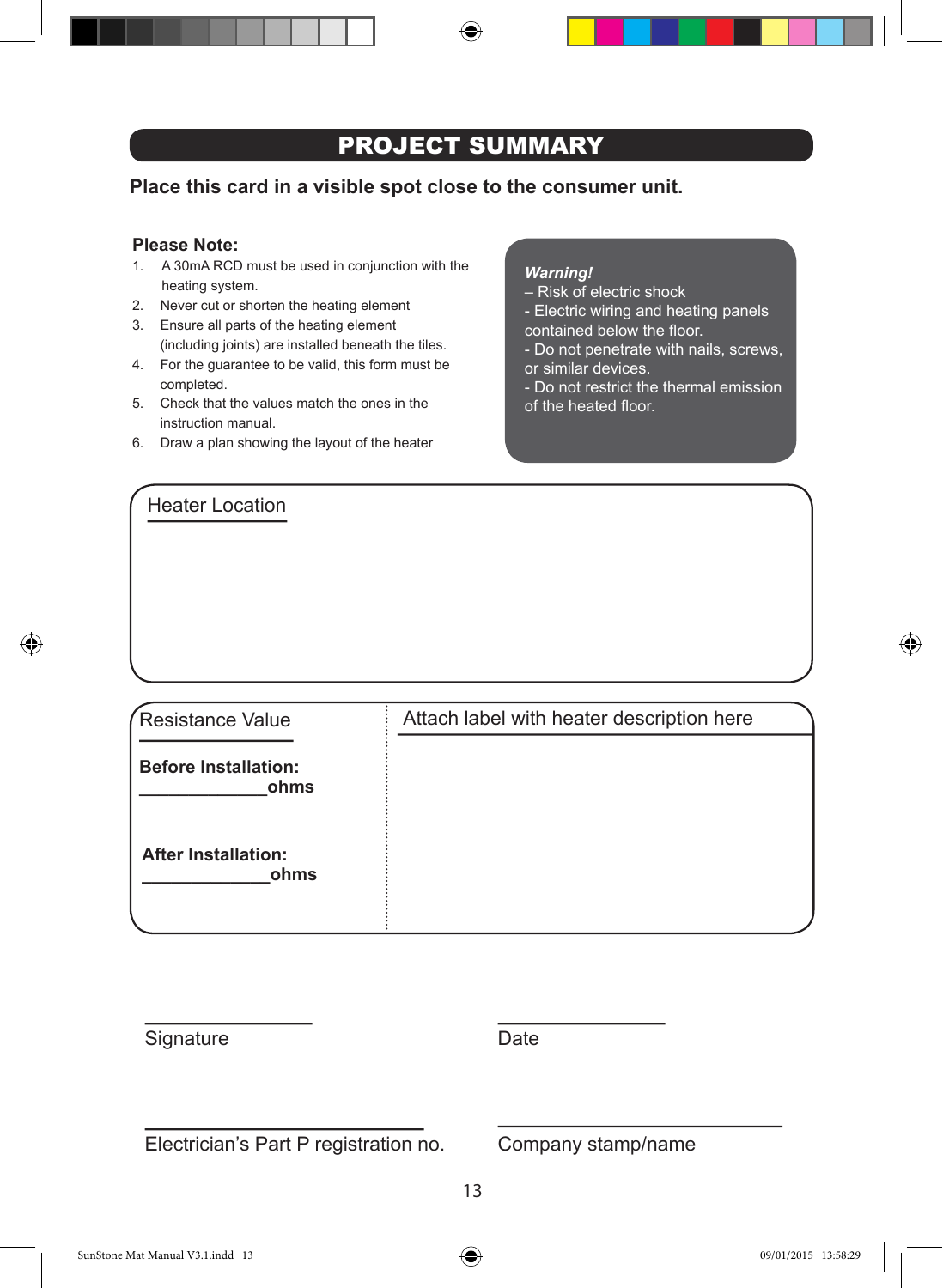**NOTES** 

 $\bigoplus$ 

 $\bigcirc$ 

14

 $\bigoplus$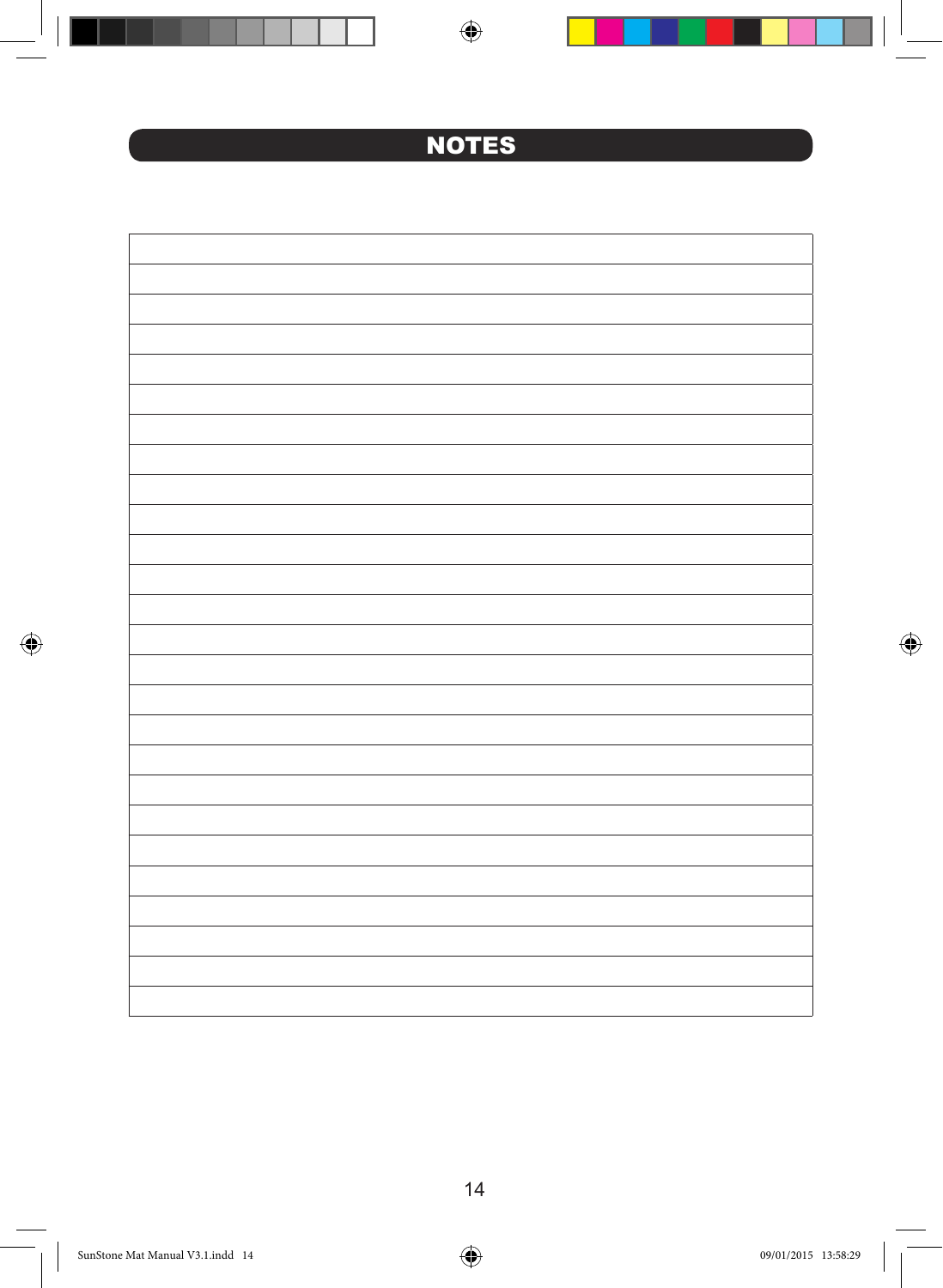**NOTES** 

 $\bigoplus$ 

 $\bigcirc$ 

15

 $\bigoplus$